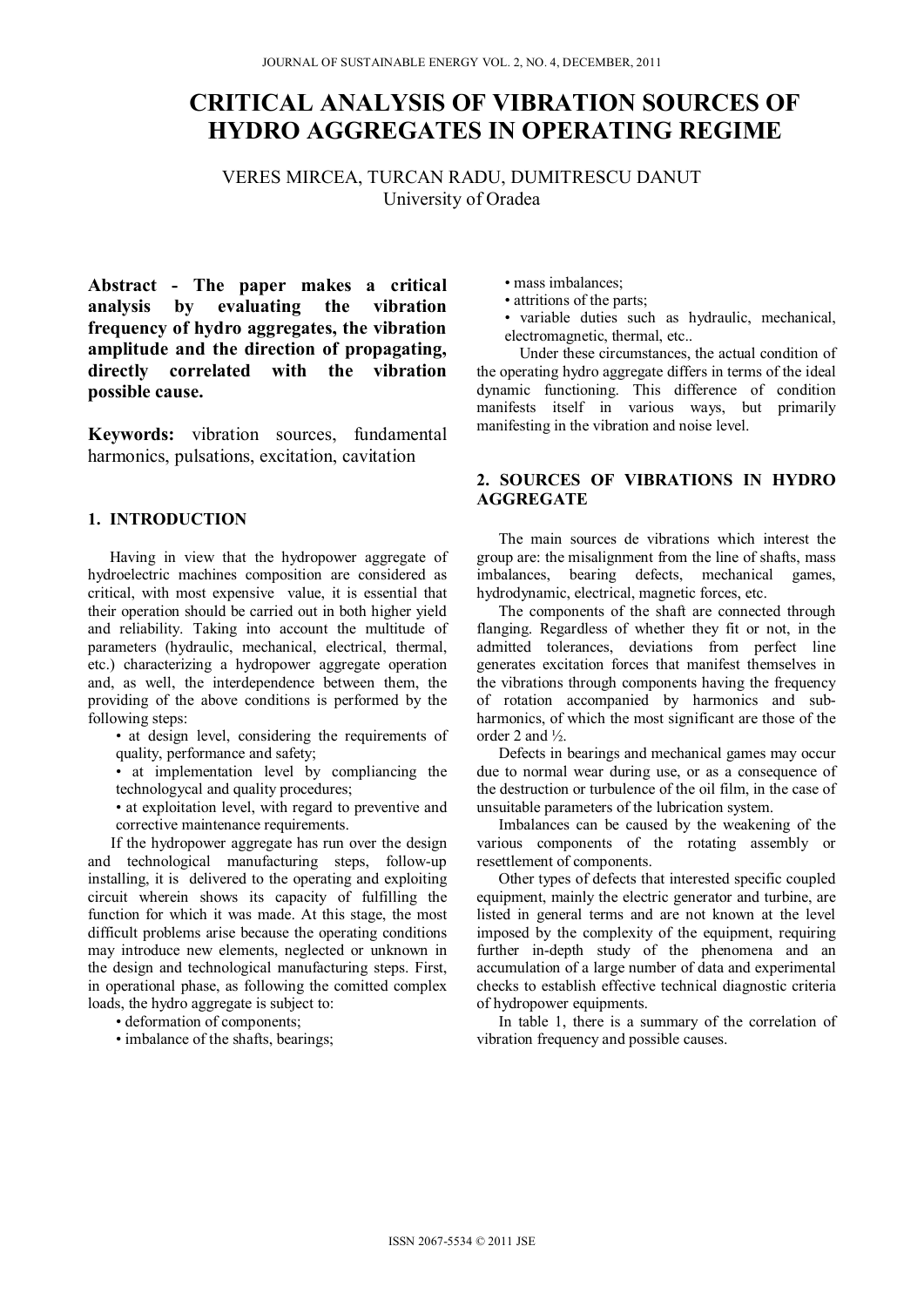| $\overline{\mathbf{3}}$<br>$\bf{0}$<br>$\mathbf{1}$<br>$\overline{2}$<br>5<br>$\boldsymbol{4}$<br>Radial<br>1.<br>a) Poor balancing<br>Inversely proportional to<br>$\mathbf n$<br>the square of the residual<br>force<br>Defective line<br>Proportional<br>with<br>Axial,<br>of<br>the<br>b)<br>shafts<br>(shafts)<br>deviation<br>Radial<br><sub>or</sub><br>bearings)<br>Usually less important for<br>deviations less than 10%<br>c) Uneven air gap<br>excitation<br>Up to very high values,<br>according to the nature of<br>the fault<br>excitation<br>d) Electrical fault<br>Usually do not have high<br>Value<br>values and are reversible,<br>Radial-axial<br>according<br>Unsymmetrical<br>but can also be very high<br>e)<br>displacements<br>and remanent<br>and<br>deformations of elements<br>of the structure of rotor<br>caused by dilatation<br>Relatively low, but may<br>increase in time<br>f) Eccentricity of the<br>shafts' pins<br>g) Mechanical games<br>a) Mechanical games<br>2.<br>2n<br>Usually<br>of<br>balancing<br>Often<br>Defective line<br>Relatively high<br>Axial<br>of<br>b)<br>(shafts<br>shafts<br>or | Nr.<br>crt. | Frequency | Possible cause | <b>Vibration amplitude</b> | <b>Direction</b> | <b>Observations</b>                                                      |  |
|----------------------------------------------------------------------------------------------------------------------------------------------------------------------------------------------------------------------------------------------------------------------------------------------------------------------------------------------------------------------------------------------------------------------------------------------------------------------------------------------------------------------------------------------------------------------------------------------------------------------------------------------------------------------------------------------------------------------------------------------------------------------------------------------------------------------------------------------------------------------------------------------------------------------------------------------------------------------------------------------------------------------------------------------------------------------------------------------------------------------------------------------|-------------|-----------|----------------|----------------------------|------------------|--------------------------------------------------------------------------|--|
|                                                                                                                                                                                                                                                                                                                                                                                                                                                                                                                                                                                                                                                                                                                                                                                                                                                                                                                                                                                                                                                                                                                                              |             |           |                |                            |                  |                                                                          |  |
|                                                                                                                                                                                                                                                                                                                                                                                                                                                                                                                                                                                                                                                                                                                                                                                                                                                                                                                                                                                                                                                                                                                                              |             |           |                |                            |                  | Most frequent                                                            |  |
|                                                                                                                                                                                                                                                                                                                                                                                                                                                                                                                                                                                                                                                                                                                                                                                                                                                                                                                                                                                                                                                                                                                                              |             |           |                |                            |                  | Accompanied by<br>2 and 3 order<br>harmonics                             |  |
|                                                                                                                                                                                                                                                                                                                                                                                                                                                                                                                                                                                                                                                                                                                                                                                                                                                                                                                                                                                                                                                                                                                                              |             |           |                |                            |                  | Disappears<br>at<br>disconnection<br>of                                  |  |
|                                                                                                                                                                                                                                                                                                                                                                                                                                                                                                                                                                                                                                                                                                                                                                                                                                                                                                                                                                                                                                                                                                                                              |             |           |                |                            |                  | Disappears<br>at<br>disconnection<br>of                                  |  |
|                                                                                                                                                                                                                                                                                                                                                                                                                                                                                                                                                                                                                                                                                                                                                                                                                                                                                                                                                                                                                                                                                                                                              |             |           |                |                            |                  | varies<br>to<br>thermic regime                                           |  |
|                                                                                                                                                                                                                                                                                                                                                                                                                                                                                                                                                                                                                                                                                                                                                                                                                                                                                                                                                                                                                                                                                                                                              |             |           |                |                            |                  | associated<br>with<br>the defective line<br>shafts<br><sub>or</sub>      |  |
| c) Electrical fault<br>power;                                                                                                                                                                                                                                                                                                                                                                                                                                                                                                                                                                                                                                                                                                                                                                                                                                                                                                                                                                                                                                                                                                                |             |           | bearings)      |                            |                  | Directly<br>proportional with<br>disappears<br>at<br>disconnection<br>of |  |

**Table 1. Vibration frequency and possible causes**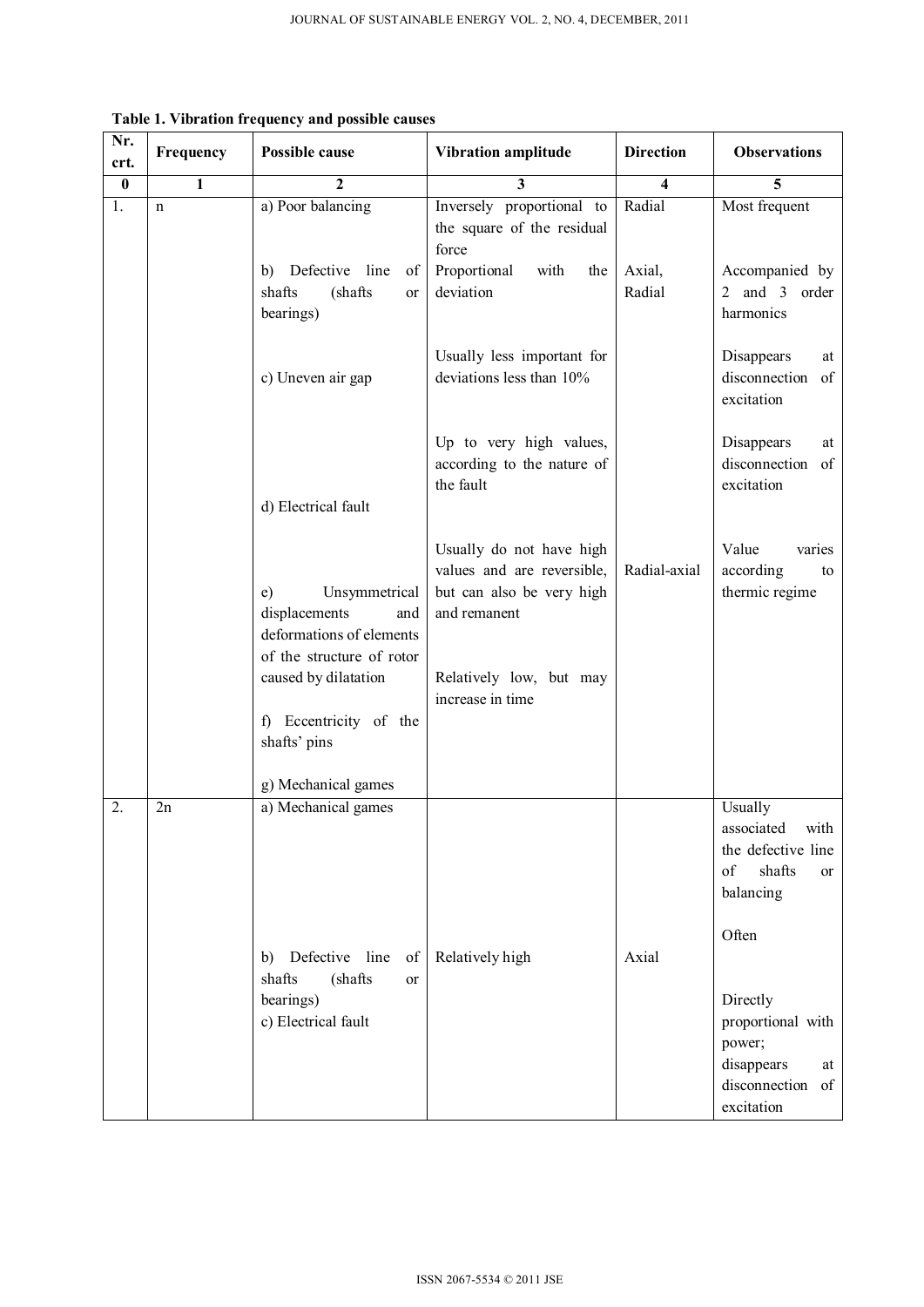| $\boldsymbol{0}$ | $\mathbf{1}$ | $\overline{2}$                    | $\overline{3}$      | $\overline{4}$   | $\overline{5}$                 |
|------------------|--------------|-----------------------------------|---------------------|------------------|--------------------------------|
| 3.               | 3n           | a). Defective line of shafts      | Relatively high     | Axial,           | Often                          |
|                  |              | (shafts or bearings)              |                     | Radial           |                                |
|                  |              |                                   |                     |                  |                                |
|                  |              | b) Electrical fault               |                     |                  |                                |
| 4.               | 4n           | Defective line of shafts          |                     |                  |                                |
| 5.               | n/2          | a). Shaft friction in the bearing |                     | Radial           | In groups with                 |
|                  |              | (oil film, instability of the     |                     |                  | higher speeds,                 |
|                  |              | movement of the pin in the        |                     |                  | in the turbulent               |
|                  |              | bearing)                          |                     |                  | regime of the                  |
|                  |              |                                   |                     |                  | oil film                       |
|                  |              |                                   |                     |                  |                                |
|                  |              |                                   |                     |                  |                                |
|                  |              |                                   |                     |                  |                                |
|                  |              | b). Defective line of shafts      |                     | Axial,<br>Radial |                                |
|                  |              |                                   |                     |                  |                                |
|                  |              | c). Defects in bearings           |                     | Radial,          |                                |
|                  |              |                                   |                     | Axial            |                                |
|                  |              |                                   |                     |                  |                                |
|                  |              | d). Mechanical games              |                     |                  |                                |
| 6.               | n/3          | Defects in bearings               |                     | Radial,          |                                |
|                  |              |                                   |                     | Axial            |                                |
| 7.               | 2n/3         | Defects in bearings               |                     | Radial,          |                                |
|                  |              |                                   |                     | Axial            |                                |
| 8.               | kn           | a). Uneven air gap                |                     | Radial           |                                |
|                  |              |                                   |                     |                  |                                |
|                  |              |                                   |                     |                  |                                |
|                  |              | b). The shock generated by        |                     |                  | of<br>k.<br>$=$<br>nr.         |
|                  |              | impact between the water and      |                     |                  | turbine<br>blades              |
|                  |              | turbine blade                     |                     |                  | (generally                     |
|                  |              |                                   |                     |                  | become                         |
|                  |              |                                   |                     |                  | dangerous<br>if                |
|                  |              |                                   |                     |                  | they<br>produce                |
|                  |              |                                   |                     |                  | resonance with<br>other parts) |
| 9.               | $100$ Hz     | Stator bar vibration              |                     |                  |                                |
| 10.              |              | Vibrations of cavitation          | Difficult to assess |                  | For                            |
|                  |              |                                   |                     |                  | great<br>cavitations $-10$     |
|                  |              |                                   |                     |                  | Hz                             |
|                  |              |                                   |                     |                  |                                |
|                  |              |                                   |                     |                  |                                |

**Table 1. Vibration frequency and possible causes (sequel)**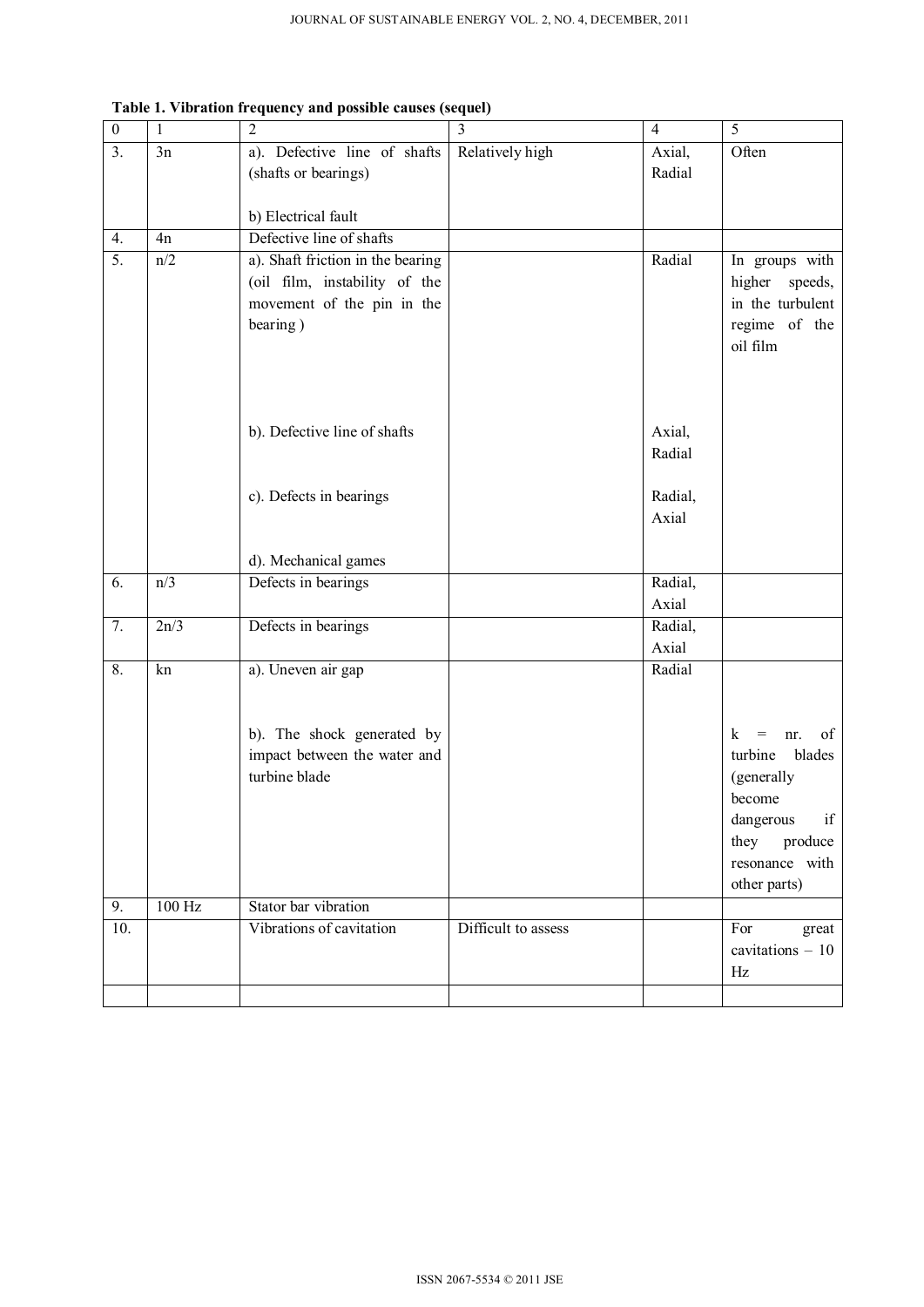# **3. THE RESULT OBTAINED BY TECHNICAL DIAGNOSIS OF SOME HYDROPOWER UNITS VIBRATIONS**

The causes of vibrations, the stages of diagnosis by monitoring vibrations and the structure of the diagnosis systems based on vibrations are largely reflected in the specialized literature. The opportunity of these diagnosis systems is actually recognized, these being in full expansion. Within S.C. Hidrocentrale S.A. ClujNapoca they use a portable Brüel & Kjaer 2513 device for monitoring vibrations at hydro power units. At the above mentioned hydro electric plants, the measurements were periodically conducted since 1998. The measurements points were:

- superior bearing of the generator (axial  $\equiv 1$ ; radial  $\equiv$  2);
- inferior bearing of the generator (axial  $\equiv 3$ ; radial  $\equiv 4$ );
- bearing of the turbine (axial  $\equiv$  5; radial  $\equiv$  6);



**Fig. 1. Points where measurements were made** 

Measurements were made in the following operating modes:

- empty non-excited (RG1);
- $\bullet$  empty excited (RG2);
- operating at 25 % of nominal load (RG3);
- operating at 50 % of nominal load (RG4);
- operating at 75 % of nominal load (RG5);
- operating at nominal load (RG6);

 Moments in which measurements were made were as follows: at fixed intervals (periodically) before and after RT or RC.

The measured parameters of the vibrations are:

- double amplitude of vibration  $\lceil \mu m \rceil$ ;
- vibration speed (vibro-speed) [mm/s];
- acceleration  $\text{[mm/s}^2$ ];

 For instance, in fig. 2. is presented the spectrum of the vibrations recorded at hydro aggregate nr. 1 of Hydro Electric Plant Tileagd, and in fig. 3. there is presented the time mediated variation of variable "2 A" (double amplitude of vibration) for the respective hydro aggregate.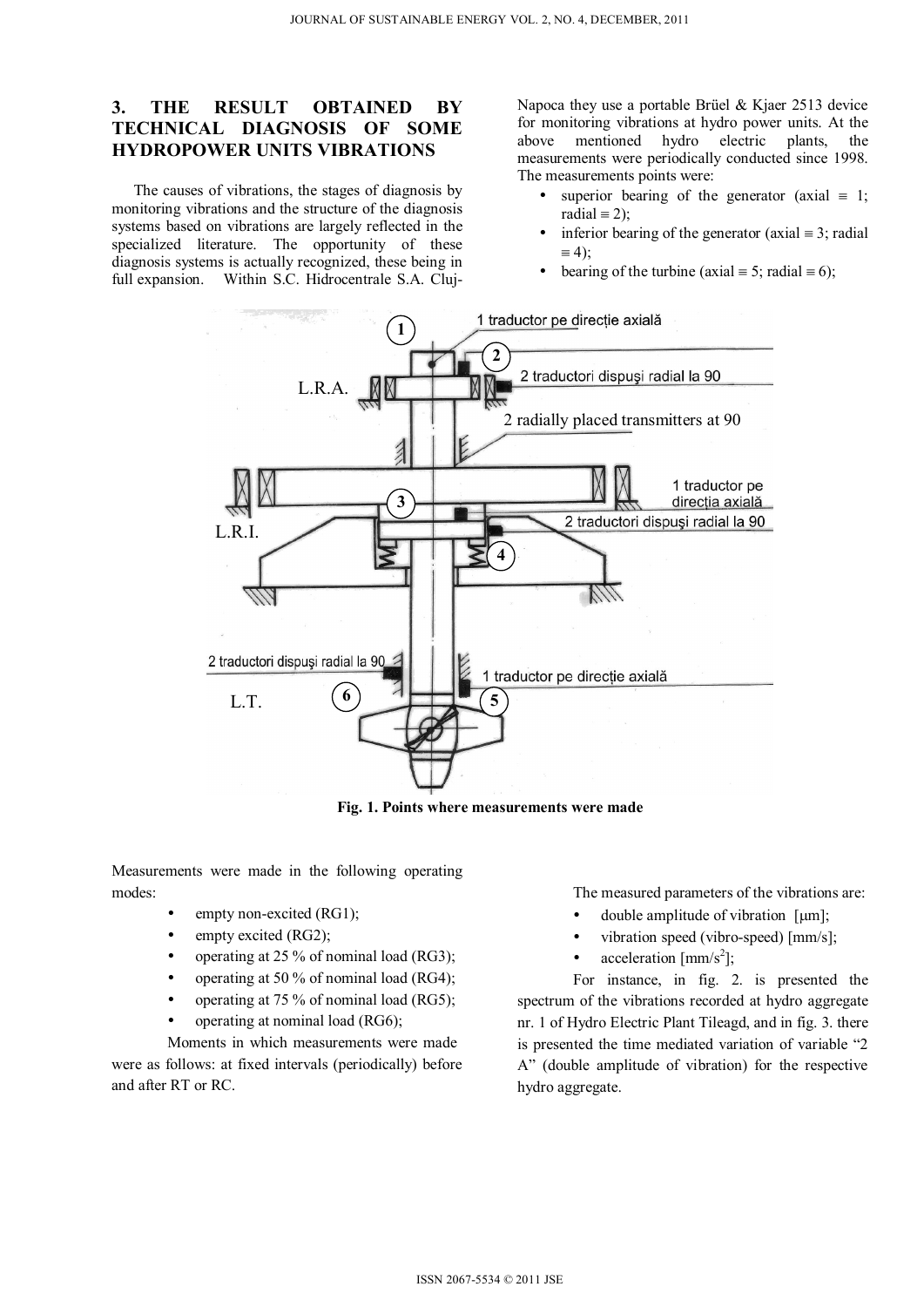#### JOURNAL OF SUSTAINABLE ENERGY VOL. 2, NO. 4, DECEMBER, 2011



**Fig. 2. The Spectrum of vibrations of hydro-generator nr. 1 at H.E.P. Tileagd**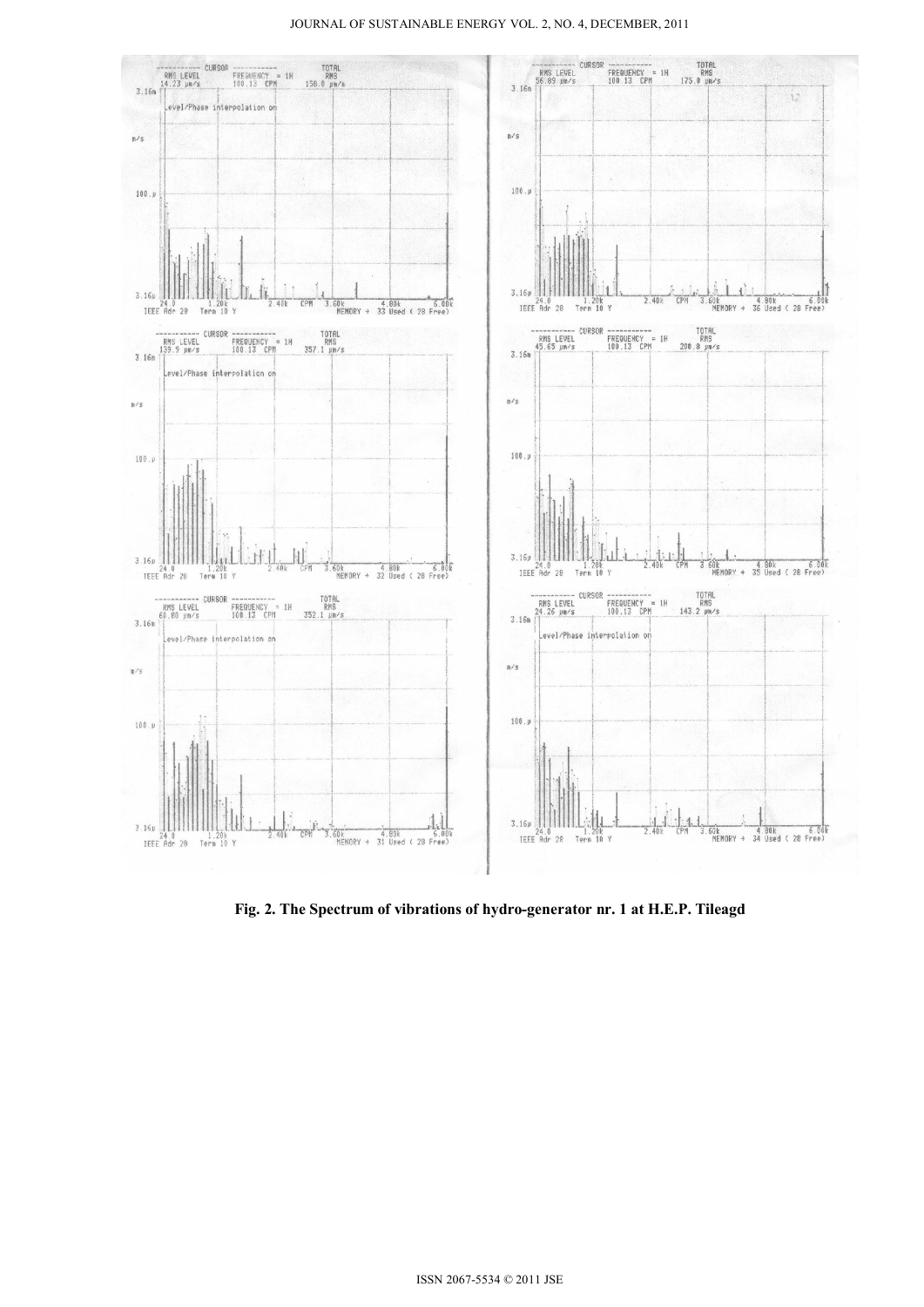

 **in radial inferior bearing (R.I.B)**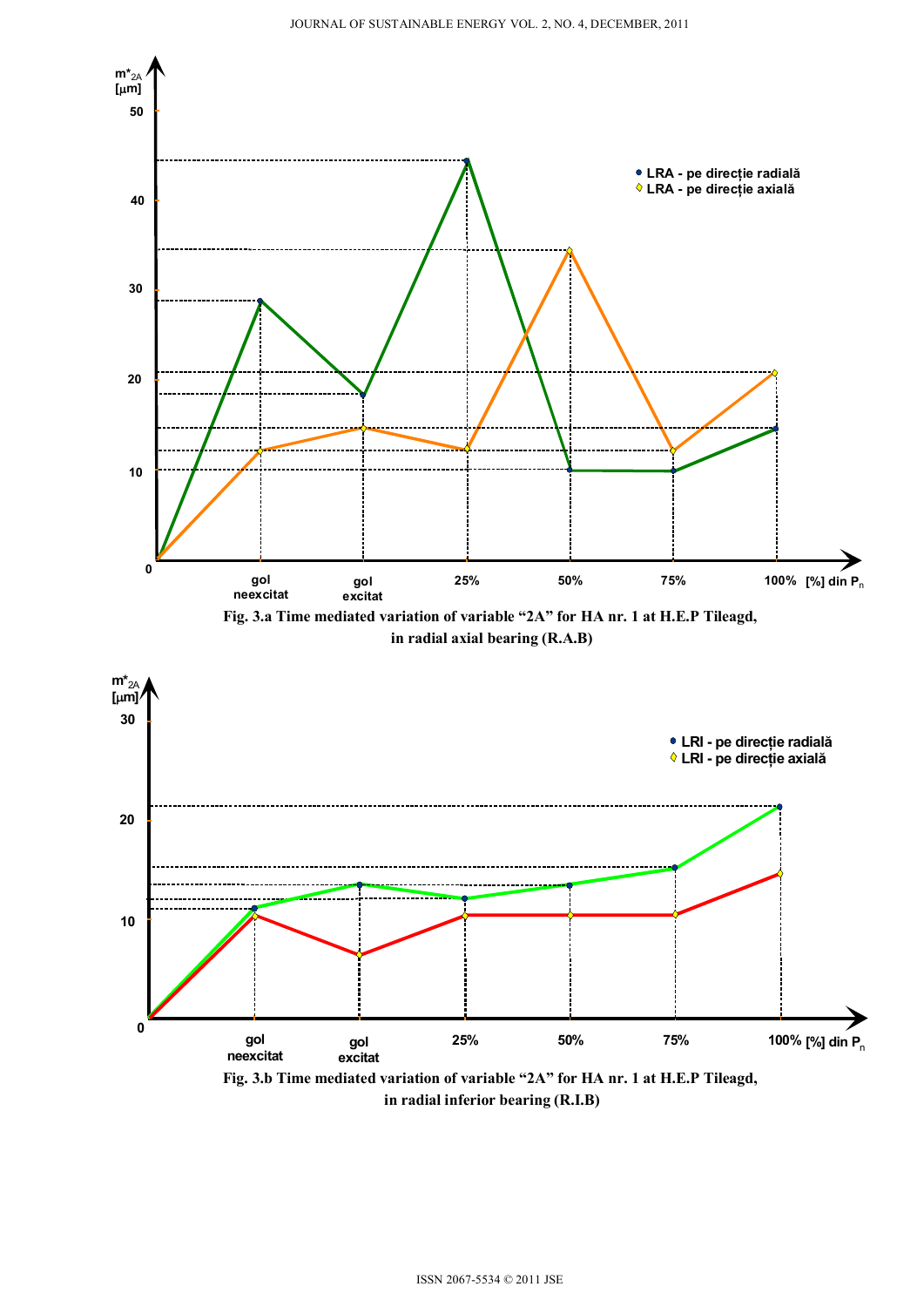

**Fig. 3.c Time mediated variation of variable "2A" for HA nr. 1 at H.E.P Tileagd, in turbine bearing (L.T.)** 

Most extensive investigations were conducted on hydro aggregate nr.1 at H.E.P. Tileagd.

During the 4 years in which the hydro aggregates were investigated by monitoring vibrations, a database was established that includes parameters of vibrations (2A, V, a). Statistical processing of these data

has led to a number of indicators, previously defined and particularly expressed as useful for the operation of H.E.P. (Table 2).

### **Table. 2. Summary of parameters describing the vibrations level at investigated HA**

| H.P.U.                    | H.P.U.               | H.P.U.               | H.P.U.                | H.P.U.               | H.P.U.               | H.P.U.              |
|---------------------------|----------------------|----------------------|-----------------------|----------------------|----------------------|---------------------|
| Indicator                 | Mărișelu             | Tarnița              | Munteni               | Lugaș                | Tileagd              | Săcădat             |
| $A_M$ [µm]                | 320                  | 320                  | 320                   | 320                  | 320                  | 320                 |
| $A_0$ [µm]                | 0,0123               | 43,28                | 6,72                  | 6,55                 | 6,86                 | 6,17                |
| $m_A^{\text{*}}[\mu m]$   | 11,5                 | 35,69                | 41,78                 | 29,73                | 30,83                | 8,55                |
| $\sigma_A^*$ [µm]         | 4,99                 | 21,93                | 47,27                 | 2,65                 | 2,86                 | 5,13                |
| $m_{VA}$ [µm/h]           | 0,006                | 0,009                | 0,16                  | 0,013                | 0,01                 | 0,003               |
| $\sigma_{V_A}^*$ [µm / h] | $2,65 \cdot 10^{-3}$ | $9,39 \cdot 10^{-3}$ | $20,97 \cdot 10^{-3}$ | $1,52 \cdot 10^{-3}$ | $1,64 \cdot 10^{-3}$ | $5,2 \cdot 10^{-3}$ |
| $m_{t_F}^*[h]$            | 55517                | 118531               | 12347                 | 32475                | 33641                | 126063              |
| $\sigma_{t_F}^*[h]$       | 2174                 | 167781               | 19940                 | 25328                | 25600                | 88107               |